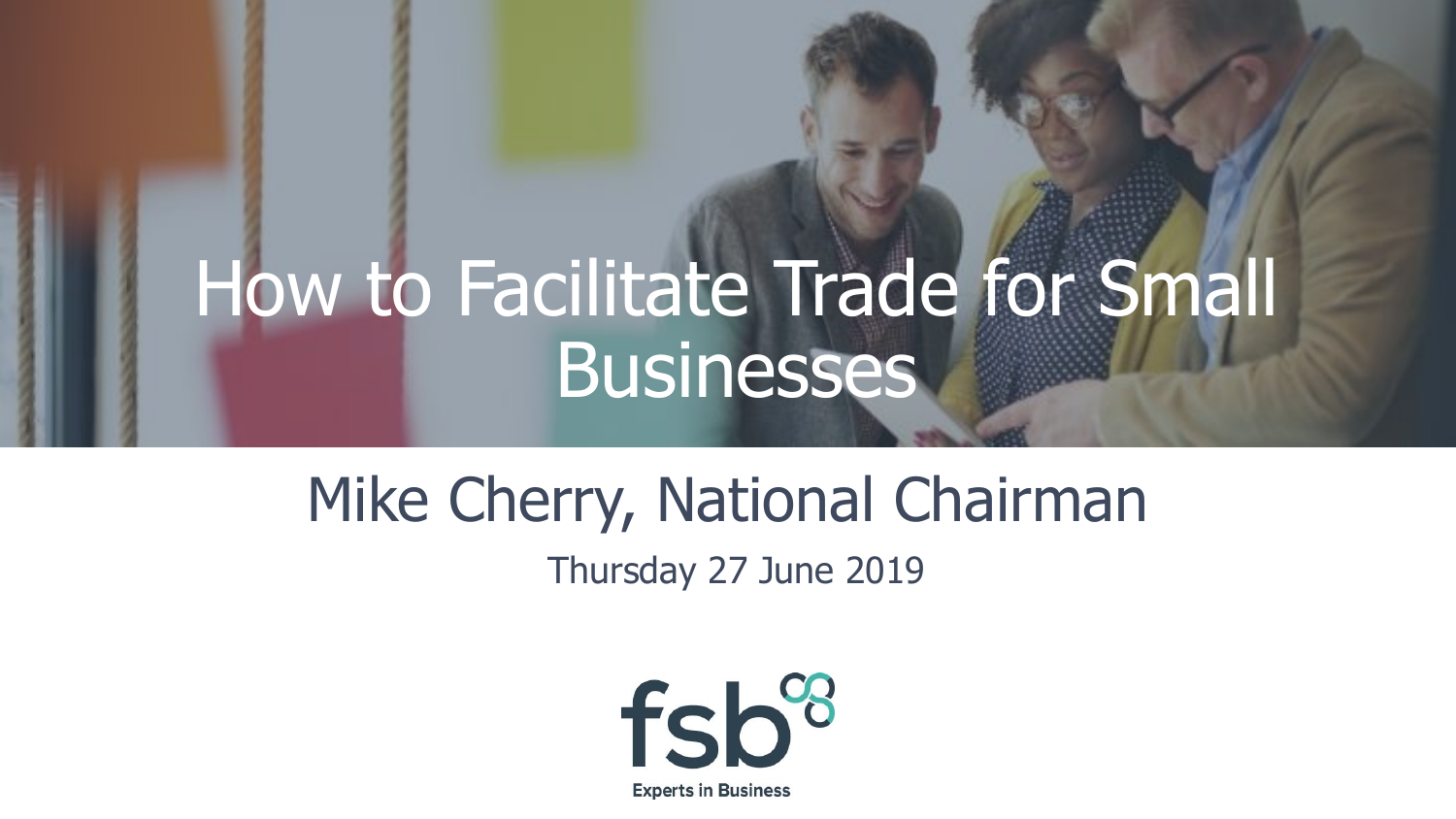

# Federation of Small Businesses

- Established in 1974 to lobby on behalf of our members
- 170,000 members across the UK
- Largest sectors: retail  $(20\%)$ , professional services  $(18\%)$ , manufacturing  $(12\%)$
- Average number of employees working for member companies: seven employees
- 5.7 million SMEs in the UK

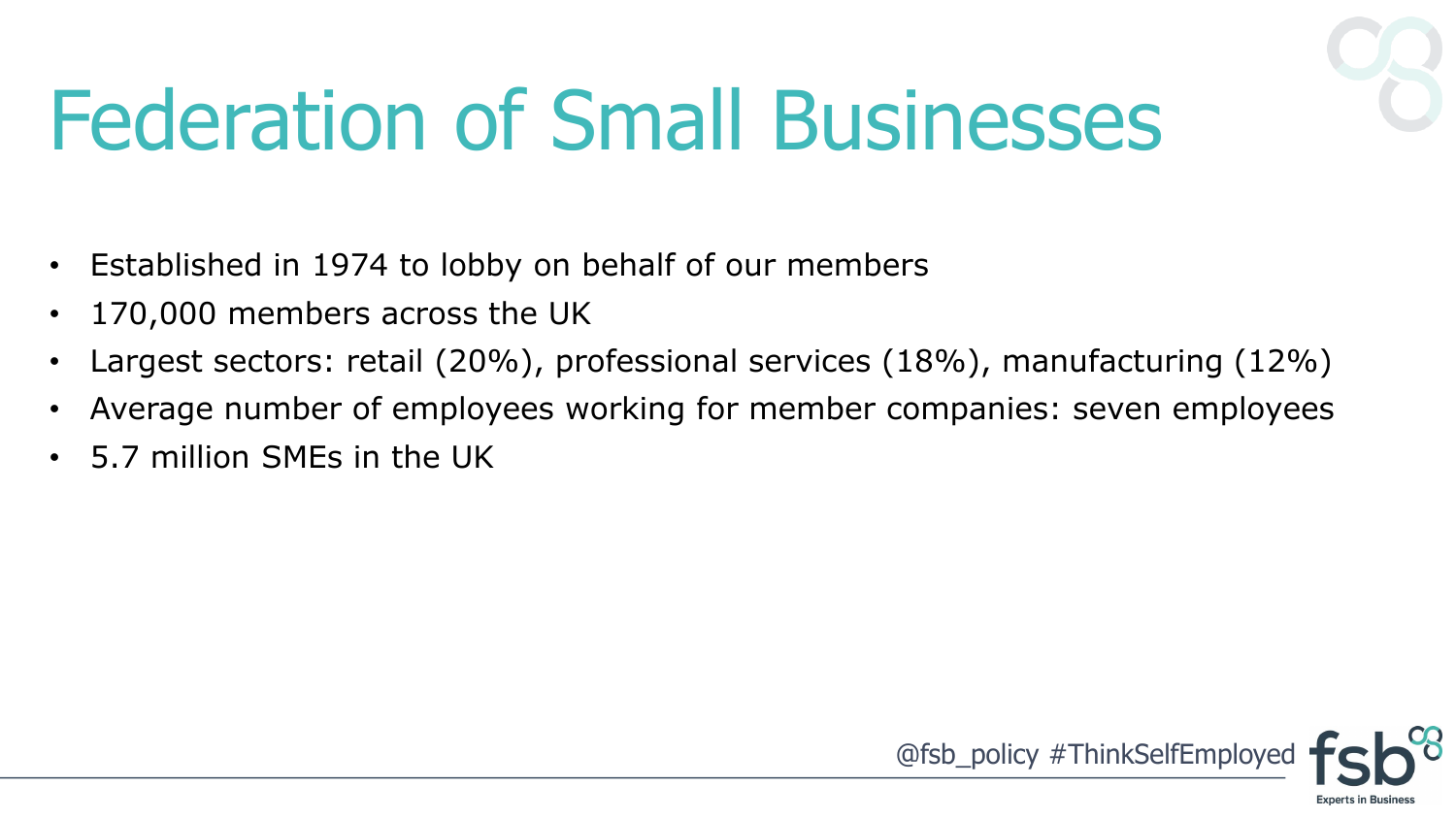### Where existing small business exporters currently export



**Experts in Business**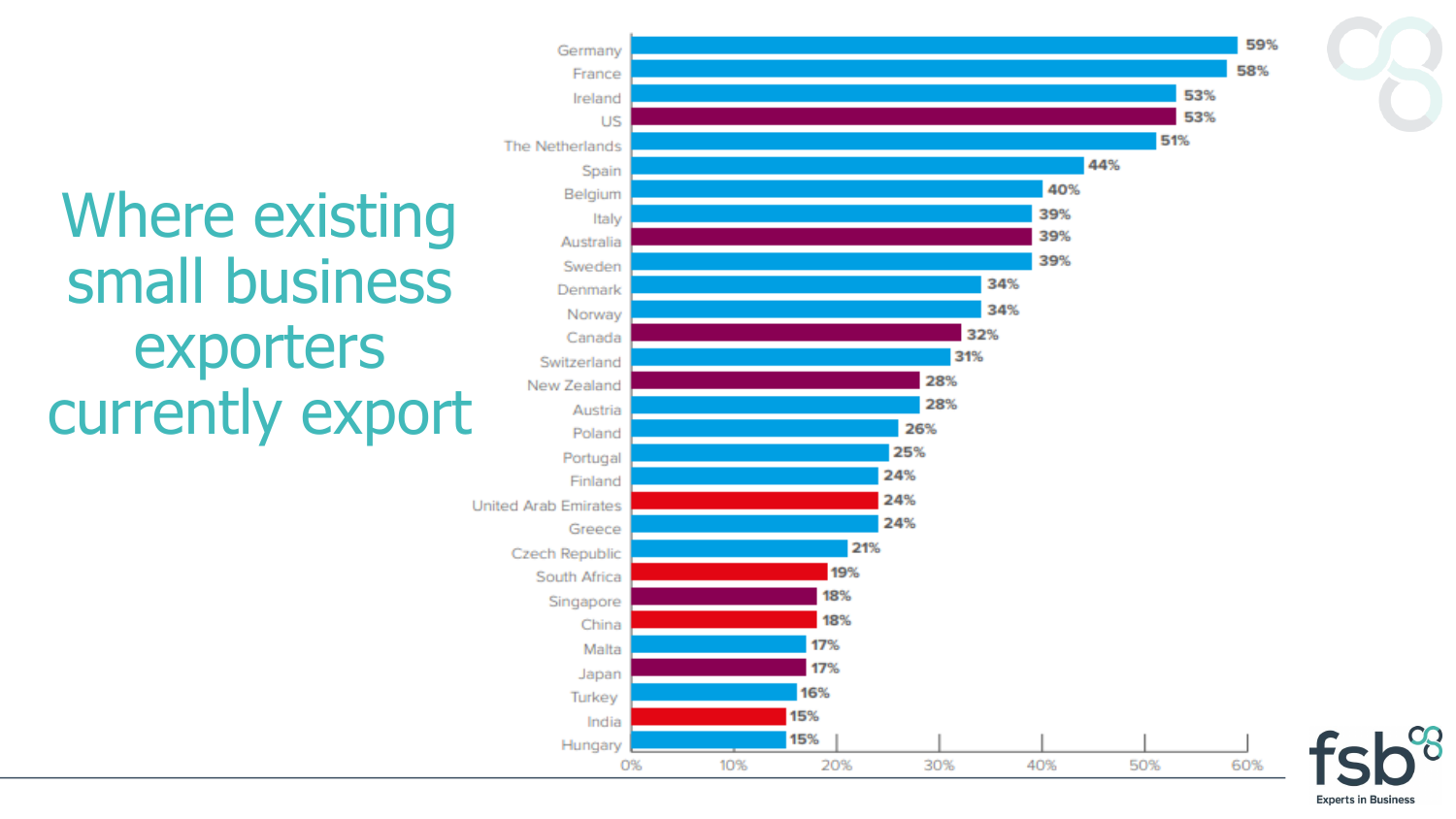### Reasons Why Current Exporters First Exported



#### Figure 26: Reasons why Current Exporters first exported to the EU Source: FSB future trade with the EU and non-EU markets survey<sup>94</sup>



#### Figure 27: Reasons why Current Exporters first exported to a non-EU market Source: FSB future trade with the EU and non-EU markets survey<sup>95</sup>



Reactive

Ease

48%

Exploited/driven by existing

business advantage

Proactively strategic

Other/not sure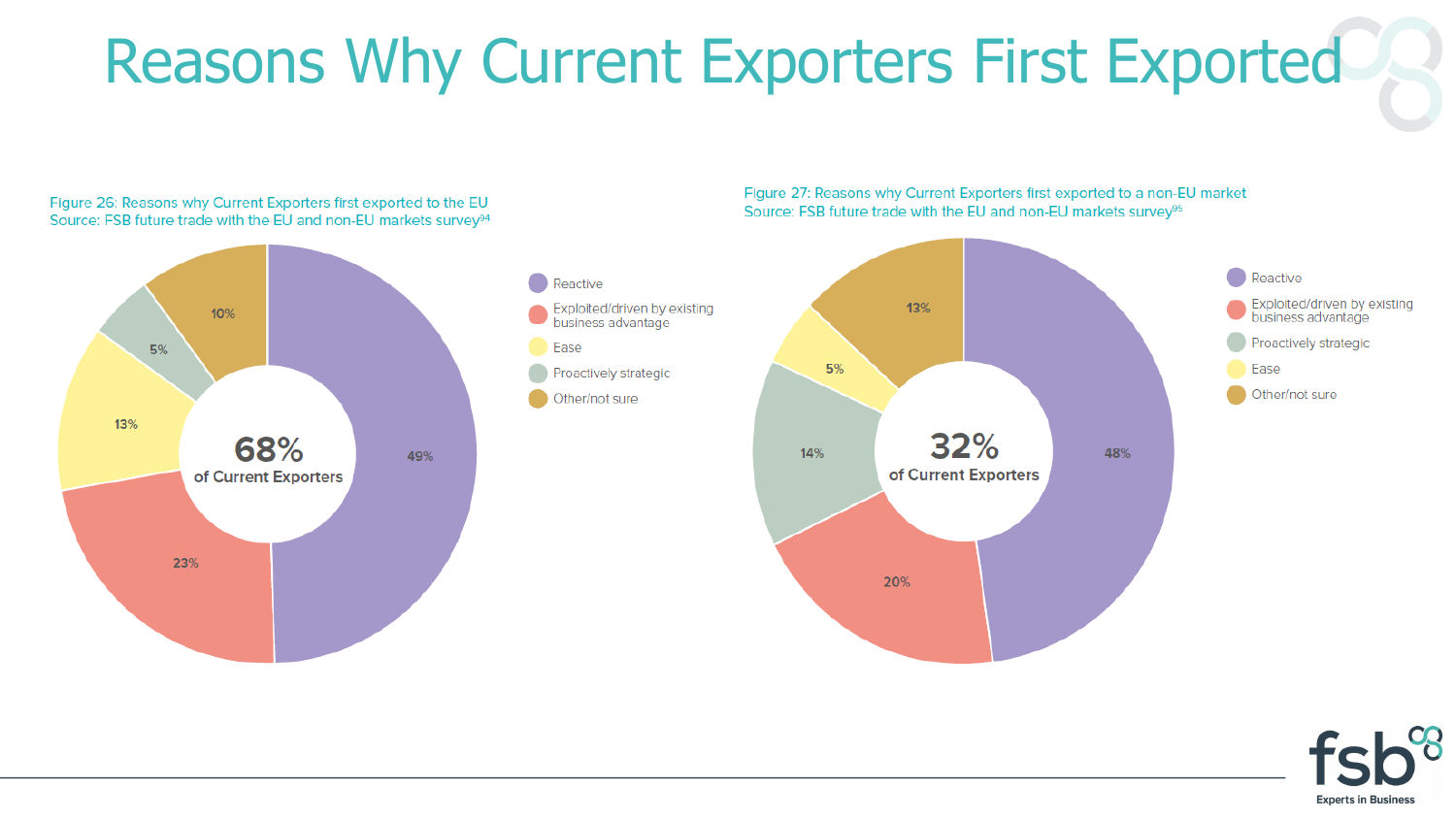### Key Non-Tariff Barriers (Customs)

- Compliance with Rules of Origin
- Administrative Burdens/Paperwork
- Additional Requirements/Delays at Customs
- Sanitary & Phytosanitary Measures
- Sudden Changes to Import Regulations in Export Destination

"Our goods are sensitive to time, so, if they are held up at customs then they degrade and we have to try again. This is a major issue when exporting outside the EU. In addition, these hold ups are rather arbitrary. –FSB Member (Current Exporter)"

"We have little resources for anything other than selling, buying and making. Any extra laws or requirement, the harder that makes our jobs." – FSB Member (Current Exporter)

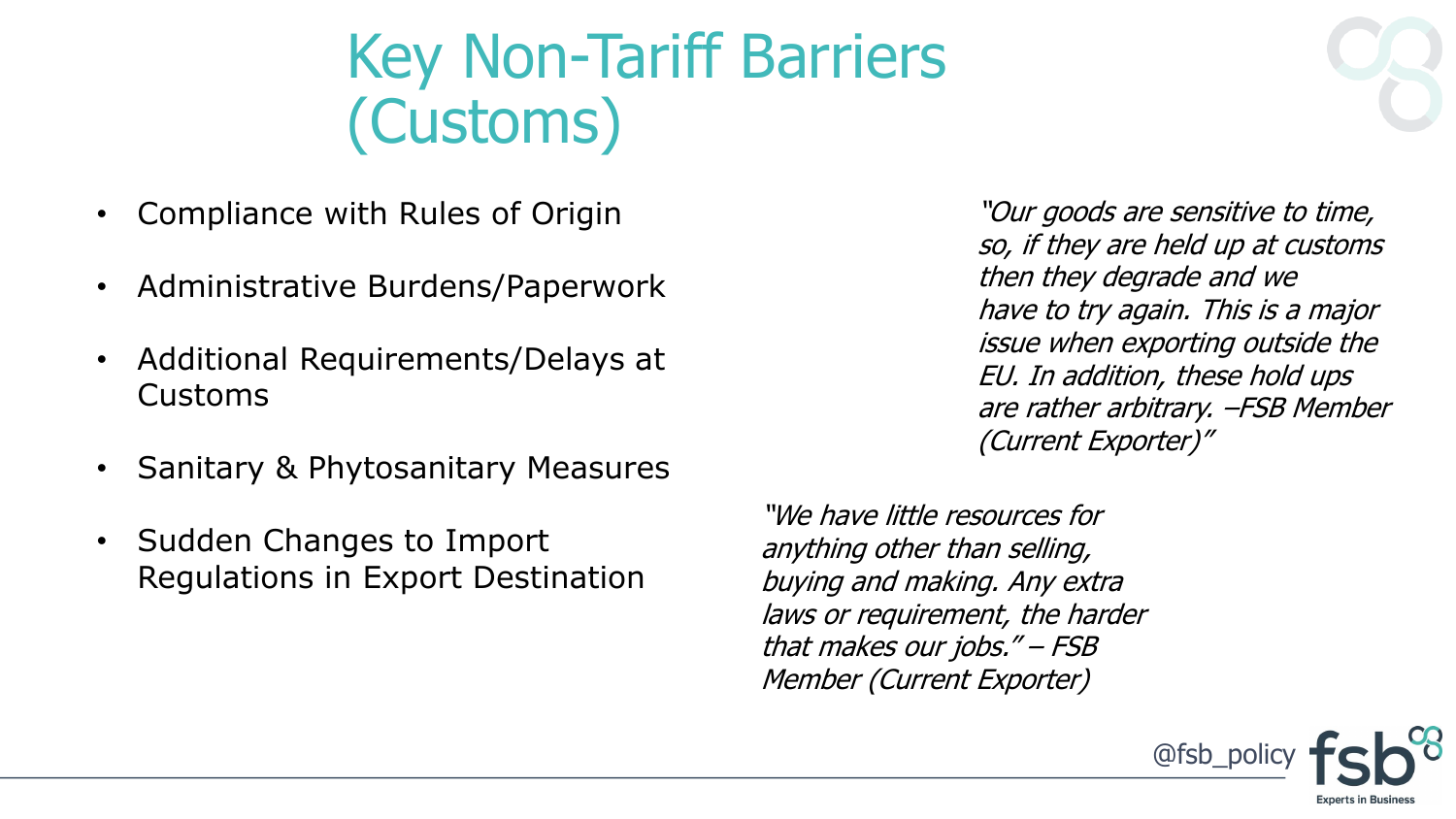### Recommendations

- 1. Reduce the administrative burden & document overload
- 2. Improve customs capacity for SMEs
- 3. Overhaul the procedure and system to certify origin
- 4. Make trusted trader schemes accessible for micro-small business exporters
- 5. Make information accessible